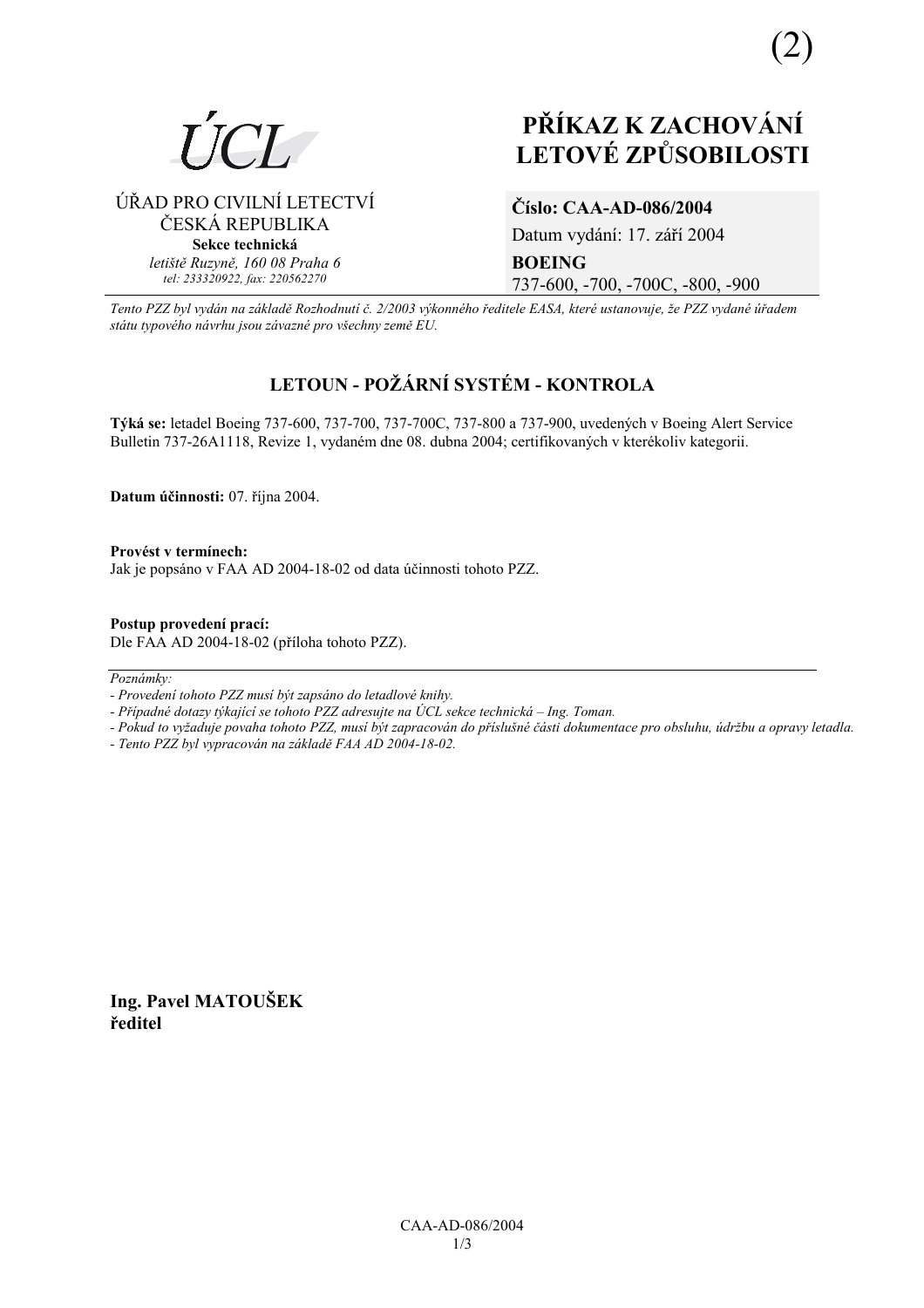#### **2004-18-02 Boeing**: Amendment 39-13779. Docket 2002-NM-327-AD.

*Applicability*: Model 737-600, 737-700, 737-700C, 737-800, and 737-900 series airplanes, as listed in Boeing Alert Service Bulletin 737-26A1118, Revision 1, dated April 8, 2004; certificated in any category.

*Compliance*: Required as indicated, unless accomplished previously.

To prevent high electrical resistance in the squib firing circuit, which could result in insufficient electrical current to fire the fire extinguisher bottle squib and discharge the fire extinguishing agent, which could lead to an uncontrolled engine fire, accomplish the following:

#### **Inspection, Rework, Replacement, Relocation, and Installation**

(a) Except as provided by paragraph (b) of this AD: Within 90 days after the effective date of this AD, measure the electrical resistance of the dual ground studs of the support brackets for the fire extinguisher bottle located in the left main landing gear wheel well (including the applicable corrective actions) by accomplishing all actions specified in the Accomplishment Instructions of Boeing Alert Service Bulletin 737-26A1118, Revision 1, dated April 8, 2004. Do the actions per the service bulletin. Any applicable corrective action must be accomplished prior to further flight.

#### **Additional Rework**

(b) If, when accomplishing the bond resistance measurement described in Figure 4 of Boeing Alert Service Bulletin 737-26A1118, Revision 1, dated April 8, 2004, the resistance is found to be greater than 1.0 milliohms  $(0.001 \text{ ohms})$ : Before further flight, do the actions in paragraph  $(b)(1)$  or  $(b)(2)$  of this AD.

(1) Rework the terminal installation per Figure 4 of the service bulletin.

(2) Rework the terminal installation per a method approved by the Manager, Seattle Aircraft Certification Office, FAA.

#### **Actions Accomplished per Boeing Telex and Previous Issue of Service Bulletin**

(c) Actions accomplished before the effective date of this AD per Boeing Telex M-7200-02-01401, dated September 9, 2002; or Boeing Alert Service Bulletin 737-26A1118, dated October 17, 2002; are considered acceptable for compliance with the corresponding action specified in this AD.

#### **Alternative Methods of Compliance**

(d) In accordance with 14 CFR 39.19, the Manager, Seattle Aircraft Certification Office, 1601 Lind Avenue, SW., Renton, Washington 98055-4056, is authorized to approve alternative methods of compliance (AMOCs) for this AD.

#### **Incorporation by Reference**

(e) Unless otherwise specified in this AD, the actions shall be done in accordance with Boeing Alert Service Bulletin 737-26A1118, Revision 1, dated April 8, 2004. This incorporation by reference was approved by the Director of the Federal Register in accordance with 5 U.S.C. 552(a) and 1 CFR part 51. Copies may be obtained from Boeing Commercial Airplanes, P.O. Box 3707, Seattle, Washington 98124-2207. Copies may be inspected at the FAA, Transport Airplane Directorate, 1601 Lind Avenue, SW., Renton, Washington; or at the National Archives and Records Administration (NARA). For information on the availability of this material at NARA, call (202) 741-6030, or go to:

*[http://www.archives.gov/federal\\_register/code\\_of\\_federal\\_regulations/ibr\\_locations.html](http://www.archives.gov/federal_register/code_of_federal_regulations/ibr_locations.html) .*